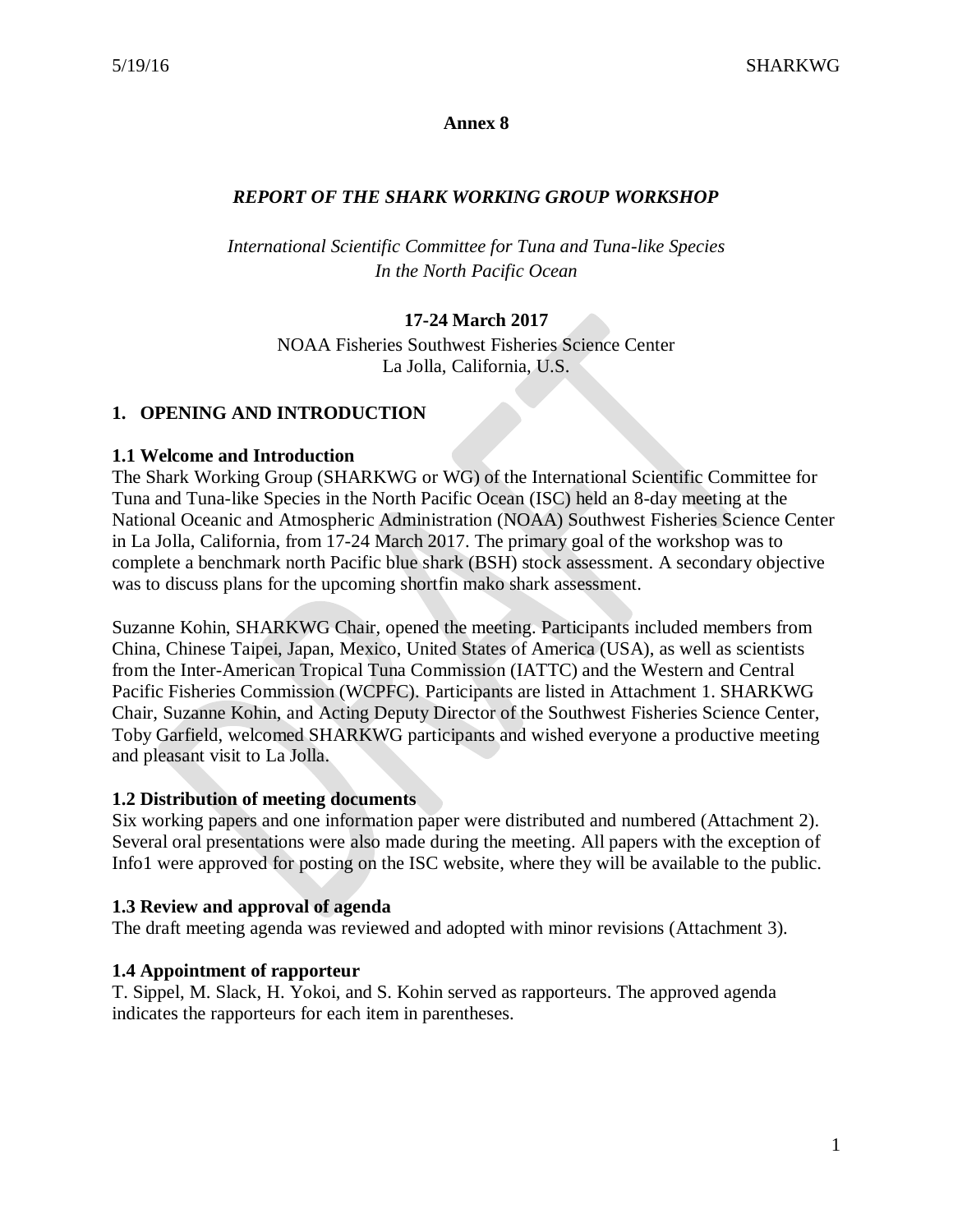# **2. SUMMARY OF CURRENT MEETING OBJECTIVES**

The Chair of the SHARKWG reviewed the current meeting objectives and the desired outcomes. They included: 1) review two preliminary assessments of the North Pacific blue shark stock, one conducted using Stock Synthesis (SS) and the other using a Bayesian State-space Surplus Production Model (BSSPM); 2) improve the assessment model(s) through careful review of model diagnostics and re-analysis; 3) decide on the best run(s) to put forward to represent the stock dynamics; 4) summarize the stock status; 5) draft conservation information; 6) develop an outline of the stock assessment report and a plan to complete the report before the ISC Plenary; and 7) develop plans for conducting the shortfin mako assessment in 2018.

# **3. STOCK SYNTHESIS (SS) MODELING OF NORTH PACIFIC BLUE SHARK**

# **3.1 Discussion of Steepness and Parameterization of the LFSR (Low Fecundity Stock Recruitment) Relationship**

*Stock Recruitment Relationships of the North Pacific Blue Shark; presented by Mikihiko Kai (ISC/17/SHARKWG-1/02)*

This working paper provides stock-recruitment relationships of blue shark (*Prionace glauca*) in the North Pacific. We developed a pre-recruit survival model for the early life history of blue sharks and combined it with an existing model for the reproductive ecology of teleost species. We used biological data collected from wide areas of the western North Pacific between 2010 and 2016 to estimate key biological parameters. The model provides a point estimate for steepness, which is a fraction of unfished recruitment when spawning stock biomass is 20% of the species' unfished spawning stock biomass. We conducted numerical simulations to incorporate uncertainties in the biological parameters. The mean values and their standard deviations for steepness were  $0.67$  (standard deviation =  $0.081$ ) for the Beverton-Holt model. The curves showed a steep slope around the lower spawning biomass. These results suggest that the stock-recruitment relationship in North Pacific blue shark was highly density-dependent and that its productivity is higher than that of other pelagic sharks.

## **Discussion**

The WG discussed the life history information and assumptions used to develop the "base case" estimate for steepness. **Based on recent biological studies (**see ISC/17/SHARKWG-1/03 for summary of the biological studies and discussion from November 2016 meeting**), the WG reiterated that Tmax of 24 and 19 for males and females, respectively, a one-year reproductive cycle, and a natural mortality schedule estimated using the Walter et al. (2016) method II equation best describes blue shark life history; these assumptions should carry through to the assessment "reference case".** From these, steepness was estimated using simulations that account for variability about the life history parameters. For example, age specific M is modeled using a gamma distribution, etc. The WG accepted the estimate of *h* (steepness) and spent time discussing how to derive Beta and  $S_{\text{frac}}$  from these assumptions. In 2014, the WG used LFSR but there was no decision on a specific value for *h*. Carvalho et al. (ISC/17/SHARKWG-1/05 – see below) put forward a starting point of fixing Beta (at values of 1, 2 and 3) and calculating corresponding  $S_{\text{frac}}$  using the equation from Taylor et al. (2013) and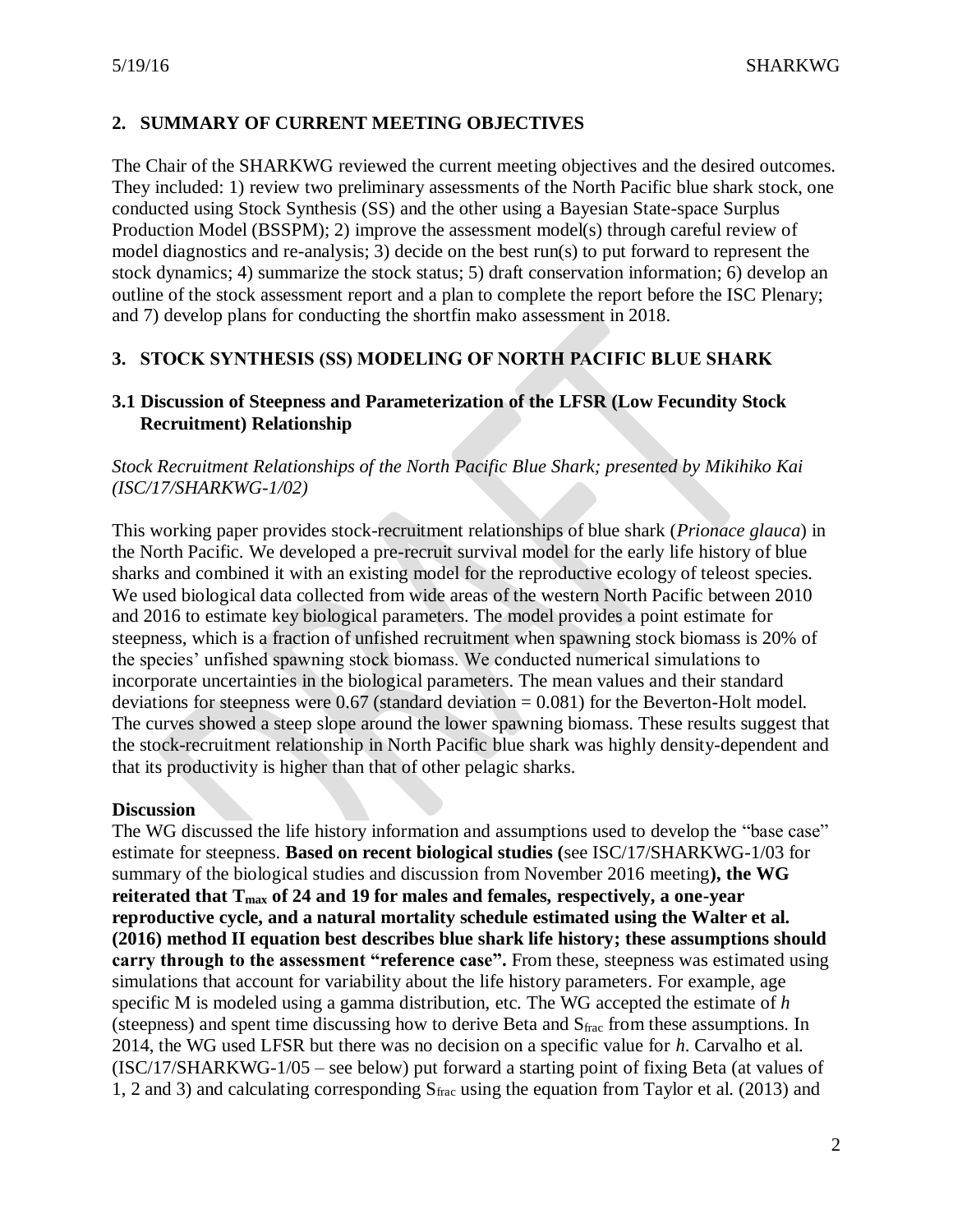h=0.67. The WG suggested to derive S<sub>frac</sub> from Taylor's equation and the LH parameters and estimate Beta in SS. Several models were run to explore the results when changing input values or estimating Beta and Sfrac based on the suggestions. One issue is that with the data we have, we are not estimating the LFSR at low biomass levels, so the relationship shows a weaker density dependence. To examine the effects of combinations of Beta and  $S_{\text{frac}}$ , the LFSR was fit with low spawning biomass values as well.

The WG also discussed the uncertainty of the life history parameters, albeit greatly reduced due to new studies, and agreed that sensitivity runs with LFSR parameters and productivity parameters derived using a reproductive cycle of two years, and different  $T_{\text{max}}$  and natural mortality schedules, should be run (see below). The WG also explored using the Beverton-Holt SR relationship instead of LFSR and found the model runs to be consistent with runs using LFSR.

Ultimately, **the method proposed in ISC/17/SHARKWG-1/05 was used to parameterize LFSR. The fit with Sfrac of 0.391 and Beta fixed at 2 was most consistent with the life history information and the WG put those forward for the reference run.**

# **3.2 Review of Proposed "Reference Case" Model**

## *Stock Assessment of Blue Shark in the North Pacific Ocean Using Stock Synthesis; presented by Felipe Carvalho (ISC/17/SHARKWG-1/05)*

This paper presents the preliminary SS stock assessment of blue sharks in the North Pacific Ocean (NPO). The assessment consisted of running a Stock Synthesis model with newly available catch, abundance index, and length and size composition data for 1971-2015. The results indicated that biomass (age 1 and older) for the blue shark North Pacific stock fluctuated around 316,896 mt from 1971 until 1981, thereafter exhibited a decline to the lowest level of 202,135 mt in 1993, and then increased to around 302,171 mt for the last three years (2013- 2015). Estimated fishing mortality gradually increased from the early 1970s to the late-1980s, peaked at 0.84 year<sup>-1</sup> in 1989 in response to higher catches, and declined to 0.11 year<sup>-1</sup> in the most recent years (2013-2015). Compared to MSY-based reference points, the current spawning biomass (average for 2013-2015) was  $68\%$  above  $SSB_{MSY}$  and the current fishing mortality (average for 2013-2015) was  $67\%$  below  $F_{MSY}$ . The base case model indicated that the North Pacific blue shark stock was not overfished and was not subject to overfishing relative to MSYbased reference points. Further in-depth exploration of different alternative model scenarios will be presented in the 2017 SHARKWG stock assessment report.

## **Discussion**

It was suggested that weighting of size composition data be achieved by first inputting number of trips sampled (by year) for each fishery with the maximum trip number of 100, then reweighting the size comps in a subsequent run to obtain the final effective sample sizes (see details in the working paper). In order to derive better fitting of the CPUE indices, the WG suggested that time-varying selectivities for several fisheries be used to account for apparent changes in the average size and variability. **Time-varying selectivities were used in the Hawaii longline fishery, the U.S. west coast drift gillnet fishery and the Taiwan distant-water longline**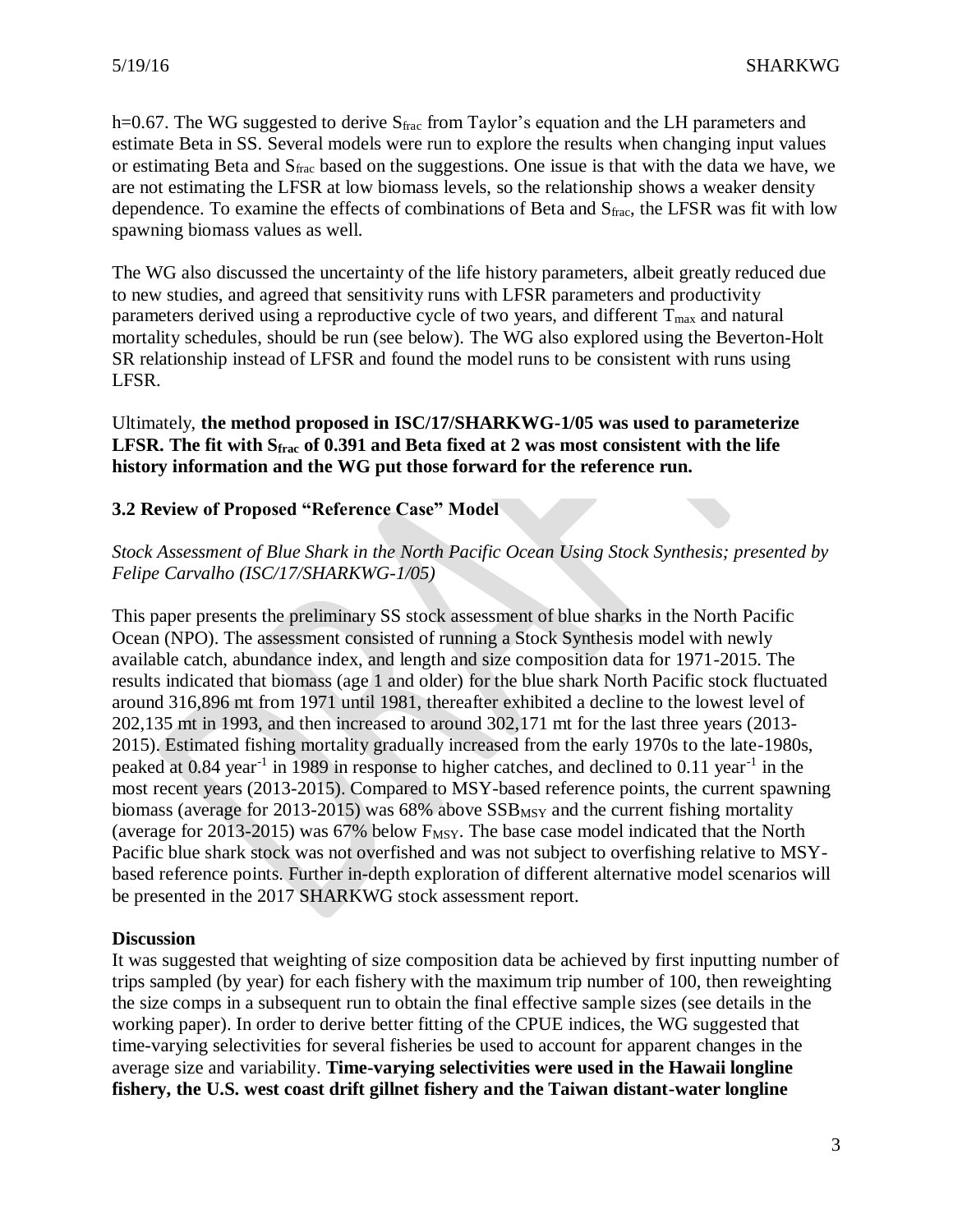**fishery. In addition, the size composition data for the Japan Enyo deepset longline fishery in 2012 was anomalously low and removed from the model.**

**The WG agreed to use the input CVs on CPUEs for the reference case (both SS and BSSPM) and composition data weighting method after visual inspection and exploration of model output diagnostics (see details in the working paper).** The WG decided to remove 2011 from the JL CPUE index in a sensitivity run to investigate the effect of the reduced fishing effort following the Great Japan Earthquake and tsunami.

**The WG agreed that the selection of the reference case required that the model pass a series of proposed diagnostic tests for integrated models, including running the model as an Age-structured Production Model in SS, likelihood profiles, residual analysis, retrospective analysis, etc. (see details in the working paper).** The WG reviewed these diagnostic outputs and was very satisfied with the results. The final reference run was based upon the most plausible life history and fishery information and good model diagnostics.

Acknowledging uncertainties in the model assumptions, **the WG agreed that a range of sensitivities should be run to explore different assumptions as shown below**.

• Mortality schedule: with different equations for M, reproductive cycle of 1 or 2 years, and different  $T_{\text{max}}$  values

| <b>Empirical equation (Peterson</b><br>and Wroblewski 1984) | Walter-II methods (Walter et al. 2016) based on<br>Campana et al. (2004) |  |  |                                                                                                               |  |
|-------------------------------------------------------------|--------------------------------------------------------------------------|--|--|---------------------------------------------------------------------------------------------------------------|--|
| $cycle=1$ cycle=2 cycle=1 cycle=2 cycle=2 cycle=1 cycle=2   |                                                                          |  |  | $T_{\text{max}} = 16$ $T_{\text{max}} = 16$ $T_{\text{max}} = 19$ $T_{\text{max}} = 24$ $T_{\text{max}} = 24$ |  |

- Fix  $S_{\text{frac}} = 0.397$  and estimate Beta within the model;
- Japanese early CPUE paired with each of the other late series;
- The same assumptions as in the SS model used in the 2014 stock assessment with only catch, CPUE, and size updated;

Stock assessment models using the Beverton-Holt stock recruitment relationship with  $h = 0.459$ (2-year reproductive cycle and  $T_{\text{max}}=24$ ), and 0.67 (1 year cycle and  $T_{\text{max}}=16$ ).

# **4. BAYESIAN SURPLUS PRODUCTION (BSSPM) MODELING OF NORTH PACIFIC BLUE SHARK**

*Stock Assessment for the North Pacific Blue Shark (Prionace Glauca) Using Bayesian State-Space Surplus Production Model; presented by Mikihiko Kai (ISC/17/SHARKWG-1/04)*

Stock assessment results for north Pacific blue shark were updated using newly available data, parameters, and model. The span was extended from 1971-2011 to 1971-2015. A new abundance index for Mexico longline during 2006 and 2015 was added to the five abundance indices used in the previous stock assessment in 2014. The stock assessment model "BSSPM" was used instead of "BSP2". New diagnostics such as WAIC and SDNR were used, and future projections were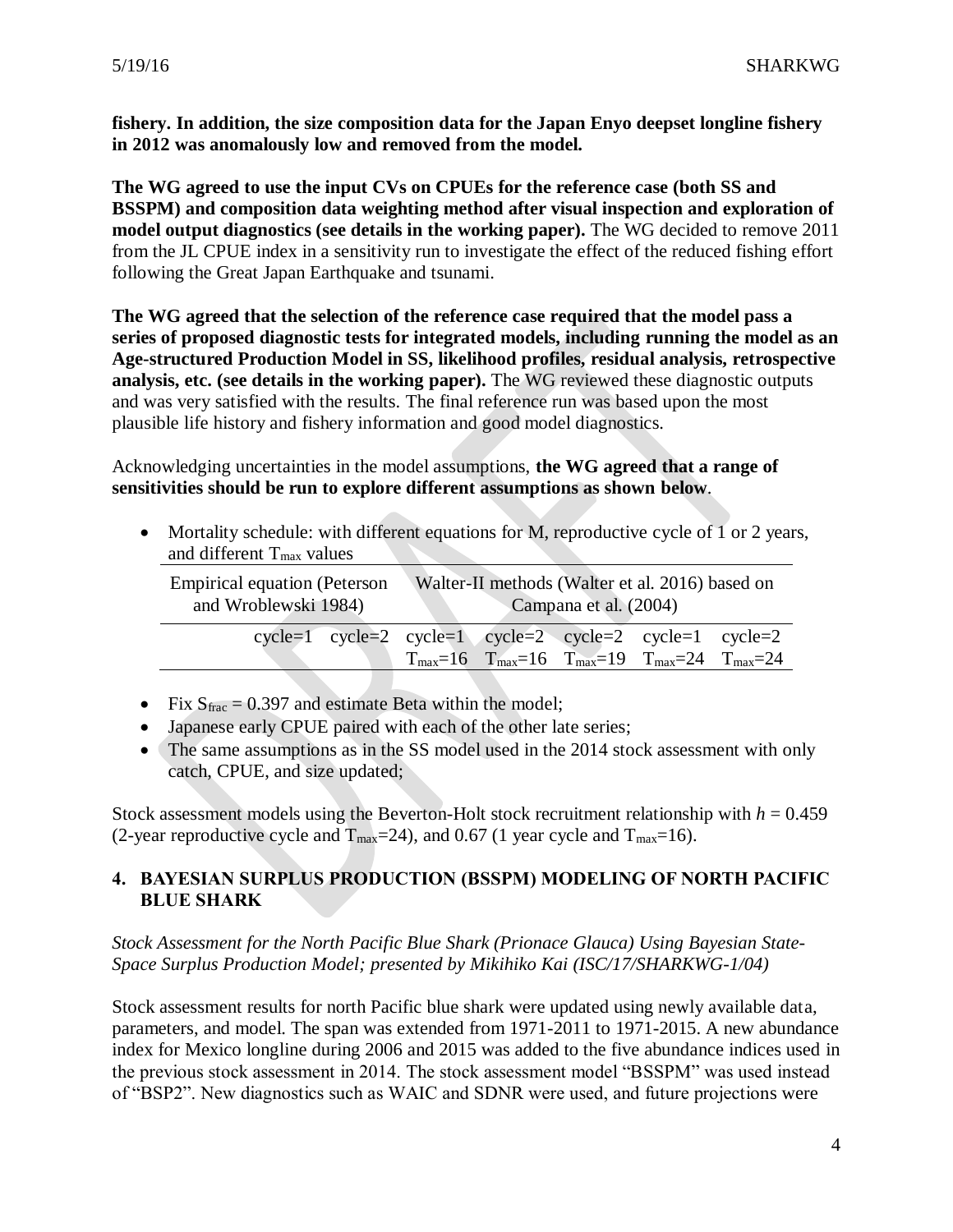conducted with 4 harvest scenarios for 10 years. Since Japanese offshore shallow-set longline indices (JPE and JPL) are the most representative abundance indices due to the large area coverage, the large amount of data, and the longest time series, the stock status of North Pacific blue shark was exhibited using a reference case based on the Japanese longline data. Our results (JPE-JPL) indicated that the median estimates of stock biomass fluctuated around 630,000 tons in 1970s, and then declined to the lowest level of 343,915 tons in 1989, thereafter increased to 688,429 tons in 2003, and has fluctuated around 560,000 tons in recent years. The estimated harvest rate sharply increased from the early 1970s to the 1980s, peaking at 0.184 year<sup>-1</sup> in 1989, in response to the high catch in 1970s, then sharply declined in the 1990s, falling to  $0.067$  year<sup>-1</sup> in the most recent years (2012-2014). Given the MSY is used as reference points, the current stock biomass (B) (2012-2014) was 20% above  $B_{MSY}$  and the current harvest rate (H) (2012- $2014$ ) was 48% below  $H_{MSY}$ . The results of the base-parameter model based on the Japanese longline fishery suggested that the north Pacific blue shark stock was not overfished and was not subject to overfishing relative to the MSY-based reference points. Future projections suggested that a scenario with  $H_{MSY}$  allowed B to increase to the MSY level. Inconsistent trends between a decrease of total catch and decrease of abundance indices for Mexico longline fisheries indicated a potential local depletion of the stock biomass in the eastern Pacific Ocean.

## **Discussion**

**The WG agreed with the proposed reference run with the Japan early and Japan late indices is the best BSSPM model to represent the blue shark stock based on model diagnostics.** The BSSPM reference run using Japan early and Japan late showed similar stock trajectories and current conditions as the SS reference run. It was suggested that we compare a few key management quantities from the SS reference run and the BSSPM reference run (i.e.,  $B_{\rm MSY}/B_0$ , MSY/ $B_{\rm MSY}$ , and  $B_0$ ). There was little difference between the estimated values for the BSSPM and SS reference runs. The BSSPM runs provide nice continuity with the 2014 assessment and showed similar results.

For the BSSPM MCMC runs, it is possible to fix the reference points across all runs or reestimate them for each MCMC run, with the former resulting in wider credible intervals. The median stock trajectories did not differ depending upon the method used, and **the WG agreed that it will use the model with unfixed reference points for the BSSPM.**

The Group discussed the output that indicated overharvesting. In recent years the 95% credible interval for H was below  $H_{MSY}$  yet some of the 95% credible intervals for B fell below  $B_{MSY}$ . It was explained that the result may be due to process error. The WG also discussed use of WAIC rather than Bayes' factor as used in 2014. The Bayes' factor was not found to be very informative but the WAIC is useful for Bayesian model selection. The WG agreed that in some cases the model that did not have the lowest WAIC, given the choice of CPUE combinations examined, was nevertheless the best model, because the difference between WAIC values was very low and the outputs were very similar.

The WG discussed the results for the run using the Japan-early index with the Mexico longline CPUE index. The Mexico longline index has one of the more pessimistic trajectories in recent years, and the model run showed a decreasing biomass trajectory. The Mexico longline index, however, was not considered to be a good index to use to represent stock biomass because of the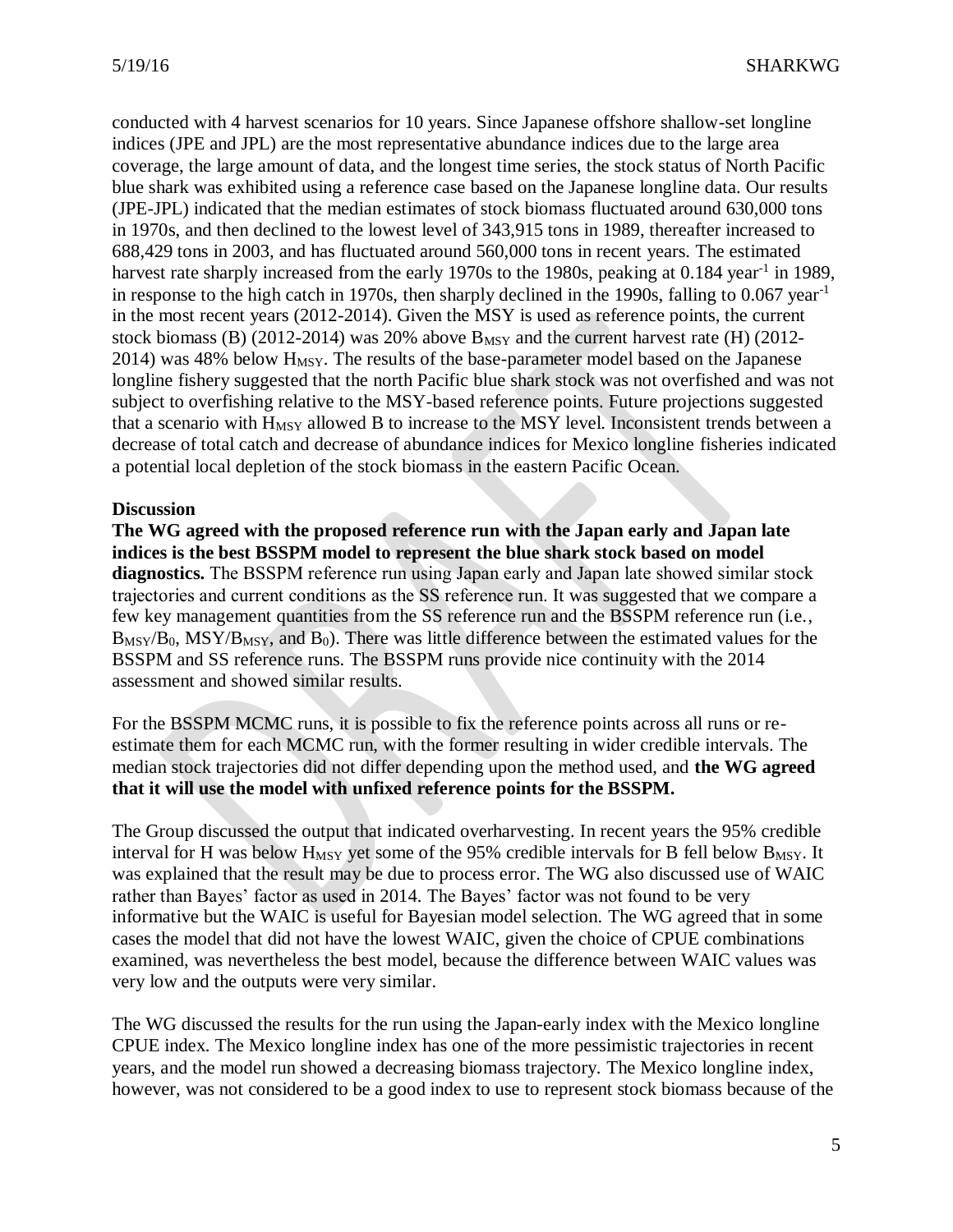low spatial coverage, high interannual variability, and inconsistent observer coverage for the data collection (see November 2016 WG Report). In addition, new information regarding the oceanographic conditions in the EPO due to the Warm Blob and El Niño showed that blue shark catch is likely affected by the warm conditions with the animals potentially moving to cooler regions or deeper waters (see *ISC/17/SHARKWG-1/INFO-01* below). **The WG was not able to conclude that local depletion near Mexico was the cause of the lower biomass estimates.**

# **5. SELECTION OF CONSENSUS MODEL TO PROVIDE THE BEST SCIENTIFIC INFORMATION ON NORTH PACIFIC BLUE SHARK**

After reviewing both modeling approaches and all model diagnostics, **the WG decided that the SS reference run provides the best scientific information on the dynamics and current status of the north Pacific blue shark stock.** Careful examination of the relative contribution of the data (catch, CPUE, and size compositions) and model life history assumptions showed that the use of a fully integrated model greatly improves the assessment.

# **6. REVIEW AND FINALIZE ALL SUPPORTING BLUE SHARK WORKING PAPERS**

*Size and Sex of the Blue Sharks Caught By the Mexican Longline Industrial Fleets Recorded by On-Board Observers in the Pacific 2006-2015; presented by Leonora Mondragón-Sánchez (ISC/17/SHARKWG-1/01)*

This aim of this working paper is to contribute to the knowledge of the spatial and temporal length and sex structure of blue shark in the North Pacific Ocean with recent information from the Mexican longlines fleets which operate along the west coast of the Mexican Pacific. Data on 71,803 blue sharks measured on board by observers from two principal fleets (Ensenada and Mazatlan) from 2006-2016 were used to describe the size composition of the blue shark catches in two regions: the west coast of the Peninsula of Baja California (BC) and the central Mexican Pacific. Results indicate significant differences in sizes and maturity condition of the blue sharks in terms of season (quarter) and zone. Immature or juvenile blue sharks of both sexes composed the majority (76.8%) of the observed catches along the west coast of the BC Peninsula. Mature blue sharks were predominant (59.8%) in the southern catches of the Mazatlan fleet. The present work detected a "hot spot" area with a significant aggregation of blue shark gravid females in oceanic waters just in front of the tip of the Peninsula of Baja California.

## **Discussion**

These analyses further demonstrate the non-uniform spatial and temporal distribution of blue sharks by size and sex. The results seem to be consistent with what is known of blue shark movements in the EPO from tagging studies. While there is apparent segregation by size and sex with larger and more male sharks in the south, it was clarified that the Mexico longline index used in the assessment uses two zones in the standardization which should account for any catch differences. Given the high incidence of gravid females in the south, the WG wondered if those specimens can be used for reproductive studies to learn more about maturity and the reproductive cycle. There are already two published studies on BSH reproductive biology from sharks caught in the same region, but in this fishery the fishermen discard the guts so quickly that biological studies are difficult. There was a question about the target species of the fishery. The fishery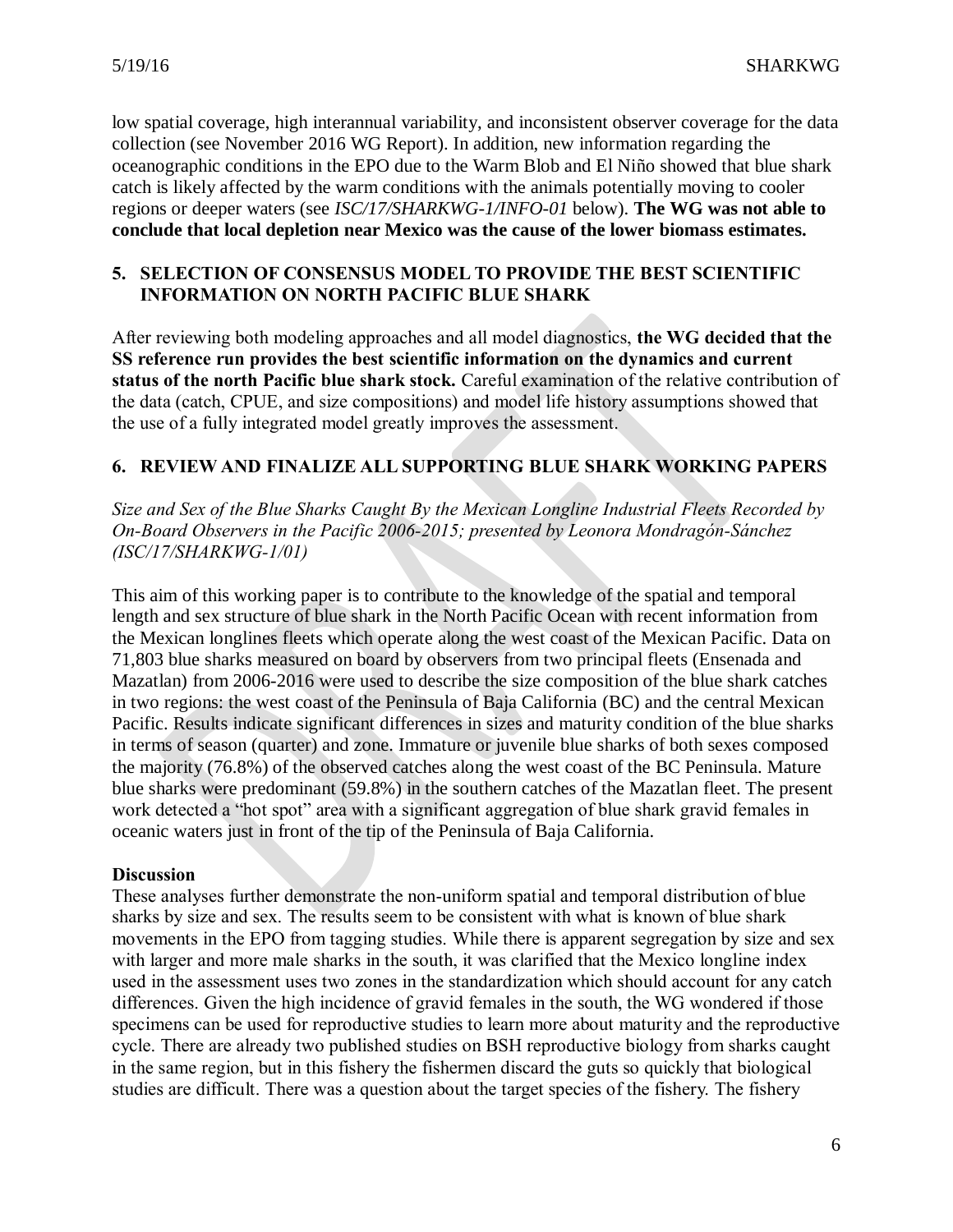targets both swordfish and shark using the same gear and methods, with relatively higher swordfish catch in the winter and higher shark catch in the summer, but the ratio of blue shark to swordfish catch is always high. There was a question about whether environmental factors are correlated with the spatial patterns observed. That analysis was not done for this study, but there is a publication by Vögler et al. (2012) showing the effect of environmental factors on BSH CPUE; environmental factors could be examined in the future and also for shortfin mako sharks.

*Comments From the Mexican Delegation in Relation with the Decreasing Trend of the Blue Shark CPUE Abundance Index in Recent Years, 2014-2015; presented by Leonardo Castillo-Geniz (ISC/17/SHARKWG-1/INFO-01)*

This information paper describes recent anomalous warm water conditions during 2014-2015 in the Northeast Pacific due to the Warm Blob and El Niño. Off Ensenada, seas surface temperature anomalies were as high as 3°C above average, the greatest effect likely driven by the Blob. Several species were observed outside their normal range during the warm water period. For example, surveys in the Gulf of Alaska reported catching *Mola mola* and common thresher sharks. In Vizcaino Bay, the catch of blue sharks declined during the warm period, whereas the catch of shortfin makos increased. The anomalous conditions may be responsible for the observed decline in CPUE of BSH in the Mexico longline fishery operating out of Ensenada (Fernández-Méndez et al. 2016).

## **Discussion**

This paper nicely summarizes the warm water conditions in the northeast Pacific from 2014- 2015 and provides a possible explanation for the decline in CPUE of BSH observed in the Ensenada longline fleet. **Future standardization analyses should try to include factors to account for the anomalous conditions. It is possible that shortfin mako CPUE is also affected and that should be considered when developing abundance indices for the upcoming mako assessment.**

# *Fishery Data and Catch Estimation of Blue Shark by Korean Tuna Longline Fishery in the North Pacific Ocean; overview presented by Suzy Kohin (ISC/17/SHARKWG-1/06).*

This paper introduces the preliminary results of the Korean estimated catch of blue shark in the NPO. To estimate blue shark catch by the Korean tuna longline fishery in the NPO, we divided the area into two based on the main target species: A (north of  $25^{\circ}$ N) and B (0° -  $25^{\circ}$ N). The catch of blue shark in the NPO was estimated by the sum of retained and discarded/released catches, and it was calculated by multiplying nominal CPUE with total effort. It shows a similar annual trend between last (2013 stock assessment) and new catch estimations because both catch estimation methods similarly used effort and CPUE. However, it should be updated and could be changed by methods for estimation, data and so on.

## **Discussion**

None.

## **7. SHORTFIN MAKO SHARK INFORMATION GATHERING AND ASSESSMENT WORK PLAN**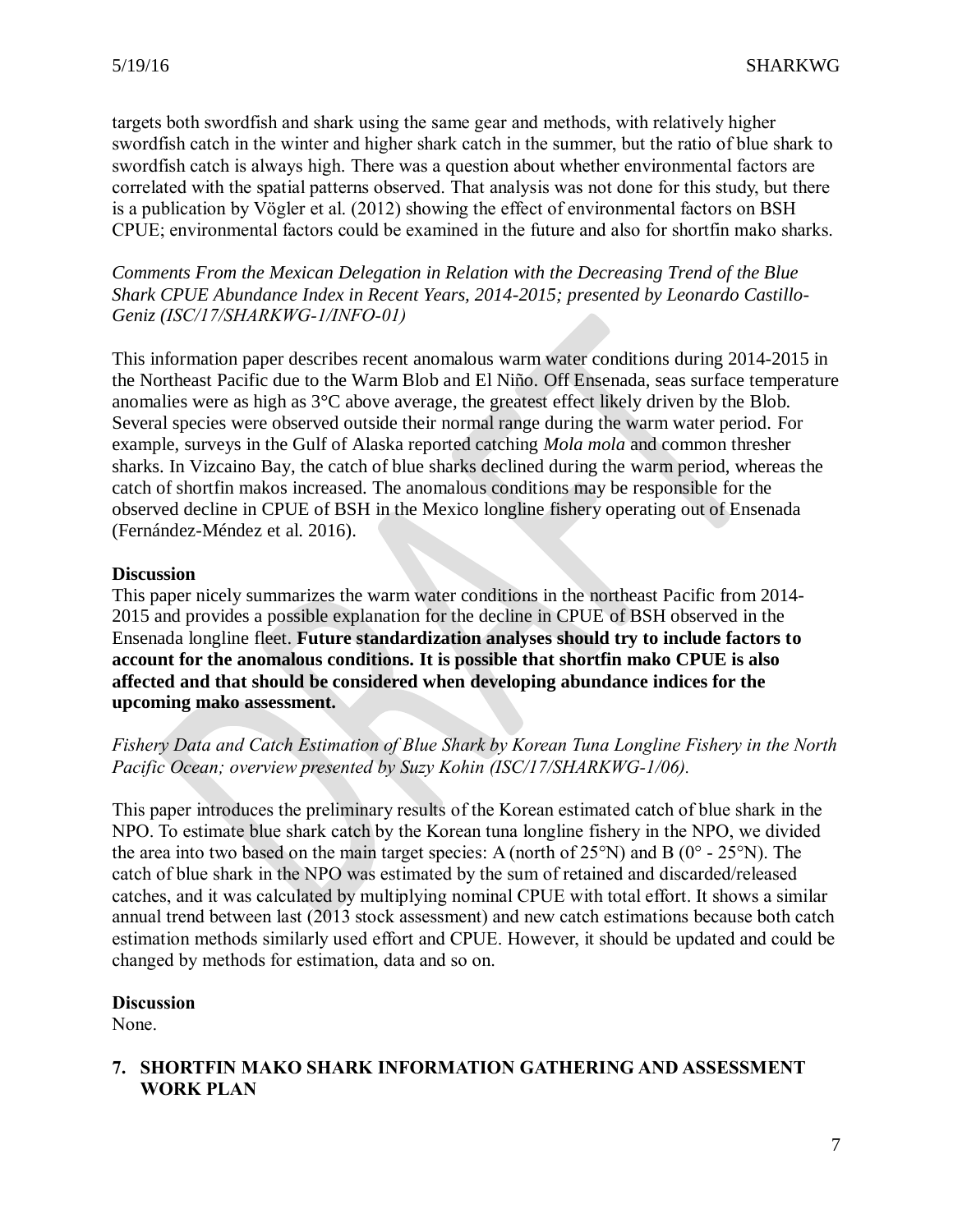A subset of members discussed the need to advance work on shortfin mako growth in order to provide better life history information for the upcoming mako assessment. Members were reminded of the work plan that age and growth specialists developed at their 2011 and 2014 meetings. Progress to date on corroborating band counts across readers (inter-reader) and across different enhancement methods (inter-method) was discussed. **The proposed meta-analysis presented at the November 2016 meeting (Takahashi et al. 2016) is considered valuable and should proceed once inter-reader and inter-method variability is addressed.**

WG members developed and agreed to a work plan to advance the shortfin mako ageing work. All members will work on corroborating reading with x-rays from the OTC validation study, then with x-rays from the processed reference collection vertebrae, and finally, once readings are corroborated among labs, all will provide readings of the reference collection vertebrae using their own lab's enhancement/reading methods. It is anticipated that a webinar will be needed to finalize band reading corroboration, probably in May or June. **The WG recommended an ageing workshop about one month in advance of the mako data prep meeting in order to try to come to a consensus on the best growth model(s) to put forward for the assessment.**

The WG also discussed compiling metadata on shortfin mako fisheries and time series before the one day SHARKWG meeting in July so that a final work plan can be proposed to the ISC Plenary. **The SHARKWG Chair will solicit input from WG members on shortfin mako data**  within one month. A 1-2 day webinar may be needed before the Plenary in order to have enough information to decide on how to proceed with the mako assessment.

# **8. ROUTINE ASSIGNMENTS FOR THE ISC PLENARY**

The SHARKWG Chair reminded WG members that an election for a new WG Chair will occur in July. Each nation in attendance at the July meeting may nominate an individual and vote. Only members present can be nominated and elected Chair.

# **9. FUTURE SHARKWG MEETINGS**

| June, 2017                 | Review progress and assignments on shortfin    |
|----------------------------|------------------------------------------------|
| 1-2 day webinar            | mako data prep and biological inputs; develop  |
|                            | draft shortfin mako assessment work plan       |
| July 8-9, 2017             | Finalize blue shark stock assessment           |
| Vancouver, Canada          | information for the Plenary; conduct work for  |
|                            | the Plenary; finalize shortfin mako assessment |
|                            | work plan                                      |
| October, 2017 (tentative)  | Shortfin mako shark ageing workshop            |
| Shimizu, Japan             |                                                |
| November, 2017 (tentative) | Shortfin mako data prep meeting                |
| Shimizu, Japan             |                                                |
| Spring 2018                | Shortfin mako assessment meeting               |
| La Jolla, USA              |                                                |

## **A tentative schedule for upcoming WG meetings was adopted:**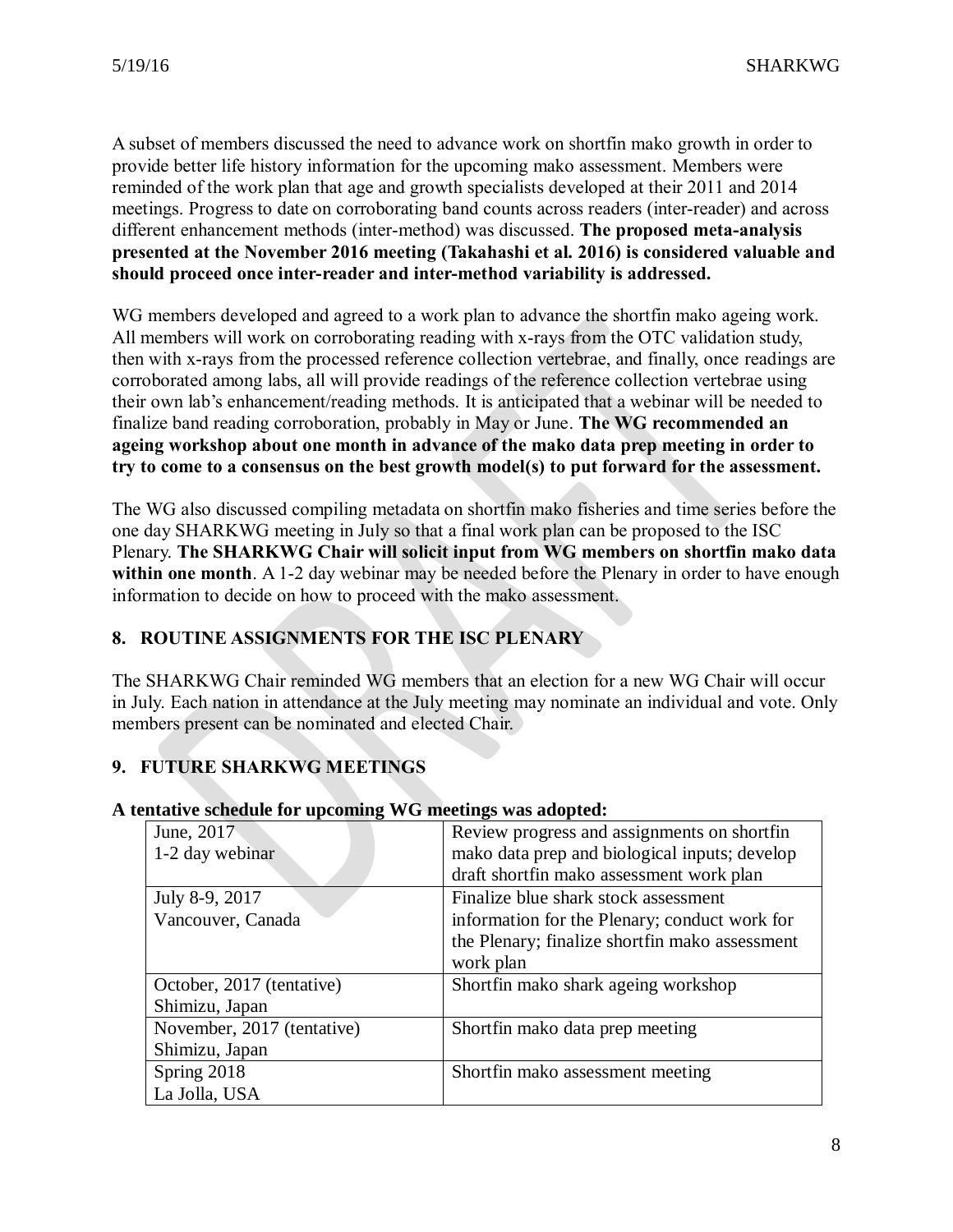# **10. OTHER MATTERS**

The WCPFC representative informed the WG of the recent shark post-release mortality workshop. One outcome was a plan to study post-release mortality of shortfin mako sharks in the New Zealand longline fishery.

The WG discussed other north Pacific shark species taken in high seas fisheries and whether they should be prioritized for quantitative work. Two species were discussed: bigeye thresher (*Alopias superciliosus*), which is caught in high seas tuna longline fisheries in relatively high numbers, and salmon shark (*Lamna ditropis*), which is caught in more coastal fisheries of Japan. While salmon sharks are found along the west coast of North America, they are rarely taken in U.S. fisheries. **The WG considers salmon shark stock status and conservation to be more of a Japanese domestic issue than one to be addressed by the ISC.**

The WCPFC representative mentioned that the ABNJ Tuna project funded a Pacific bigeye thresher stock analysis in 2016. The analysis used indicators to represent the status of the stock, and conclusions relative to reference points were not available. The report has been completed and will be discussed at the upcoming SC13 meeting in August. ABNJ plans to conduct stock assessments on three other shark stocks over the next year including Pacific silky sharks (*Carcharhinus falciformis*), southern hemisphere porbeagle sharks (*Lamna nasus*), and one stock still to be determined.

**The WG did not agree to move forward with quantitative analyses of other species at this time,** however, that will certainly be considered after finishing the shortfin mako shark assessment.

# **11. CLEARING OF REPORT**

The Report was reviewed and the content provisionally approved by all present. The Chair will make minor non-substantive editorial revisions and circulate a revised version to all WG members before finalization.

# **12. ADJOURNMENT**

The Chair thanked all participants for attending and for their hard work resulting in a carefully conducted, collaborative assessment. She indicated that she will be in touch regularly over the coming months to finalize the assessment report and looks forward to seeing many of the participants in July at the SHARKWG and Plenary meetings in Vancouver, Canada. The meeting was adjourned at 11:51 on March 24, 2017.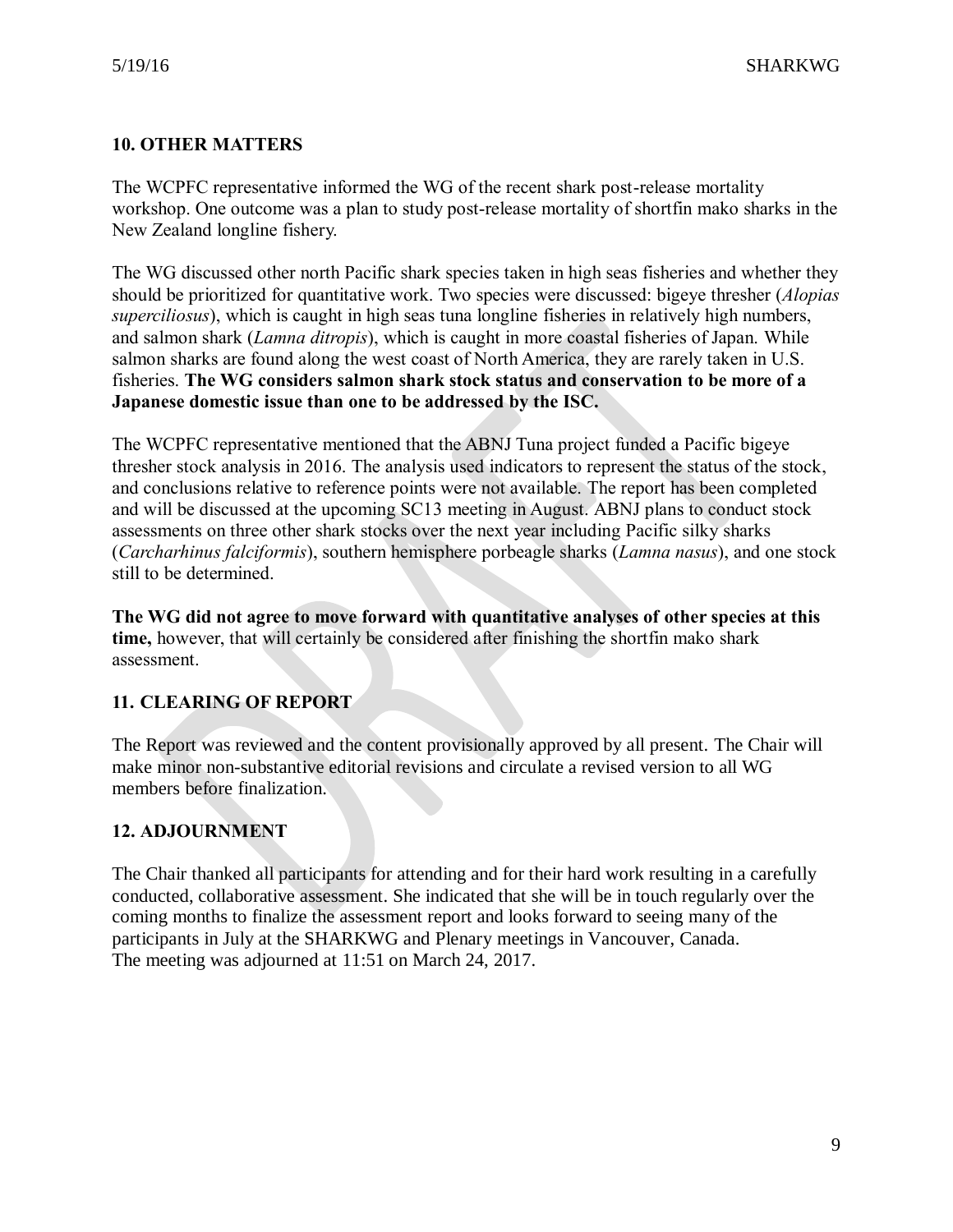# **13. REFERENCES**

- Campana, S. E., Marks, L., Joyce W., and Kohler N. (2004) Catch, bycatch and indices of population status of blue shark (*Prionace glauca*) in the Canadian Atlantic. SCRS/2004/080.
- Fernández-Méndez, J.I., González-Ania, L.V., and Castillo-Géniz, J.L. (2016) Standardized catch rates for blue shark (*Prionace glauca*) in the 2006-2015 Mexican Pacific longline fishery based upon a shark scientific observer program. Working Paper for the ISC SHARKWG Workshop, November 2016, Busan Korea. ISC/16/SHARKWG-1/25.
- Peterson, I., and Wroblewski, J.S. (1984) Mortality rate of fishes in the pelagic ecosystem. Can. J. Fish. Aquat. Sci. 41(7): 1117-1120.
- Takahashi, N., Kai, M., and Semba, Y. (2016) A potential method for meta-analysis of growth curve for shortfin mako in the North Pacific. Working Paper for the ISC SHARKWG Workshop, November 2016, Busan Korea. ISC/16/SHARKWG-1/08.
- Taylor, I.G., Gertseva, V., Methot, R.D., and Maunder, M.N. (2013) A stock–recruitment relationship based on pre-recruit survival, illustrated with application to spiny dogfish shark. Fisheries Research 142: 15-21.
- Vögler, R., Beier, E., Ortega-García, S., Santana-Hernández, H. and Valdez-Flores, J.J. (2012) Ecological patterns, distribution and population structure of *Prionace glauca* (Chondrichthyes: Carcharhinidae) in the tropical-subtropical transition zone of the northeastern Pacific. Marine Environmental Research 73: 37-52.
- Walter, J., Sharma, R., Cass-Calay, S., Ortiz, M., and Brown, C. (2016) Scaling natural mortality rate as a function of length or weight with an application to yellowfin tuna. SCRS/2016/116.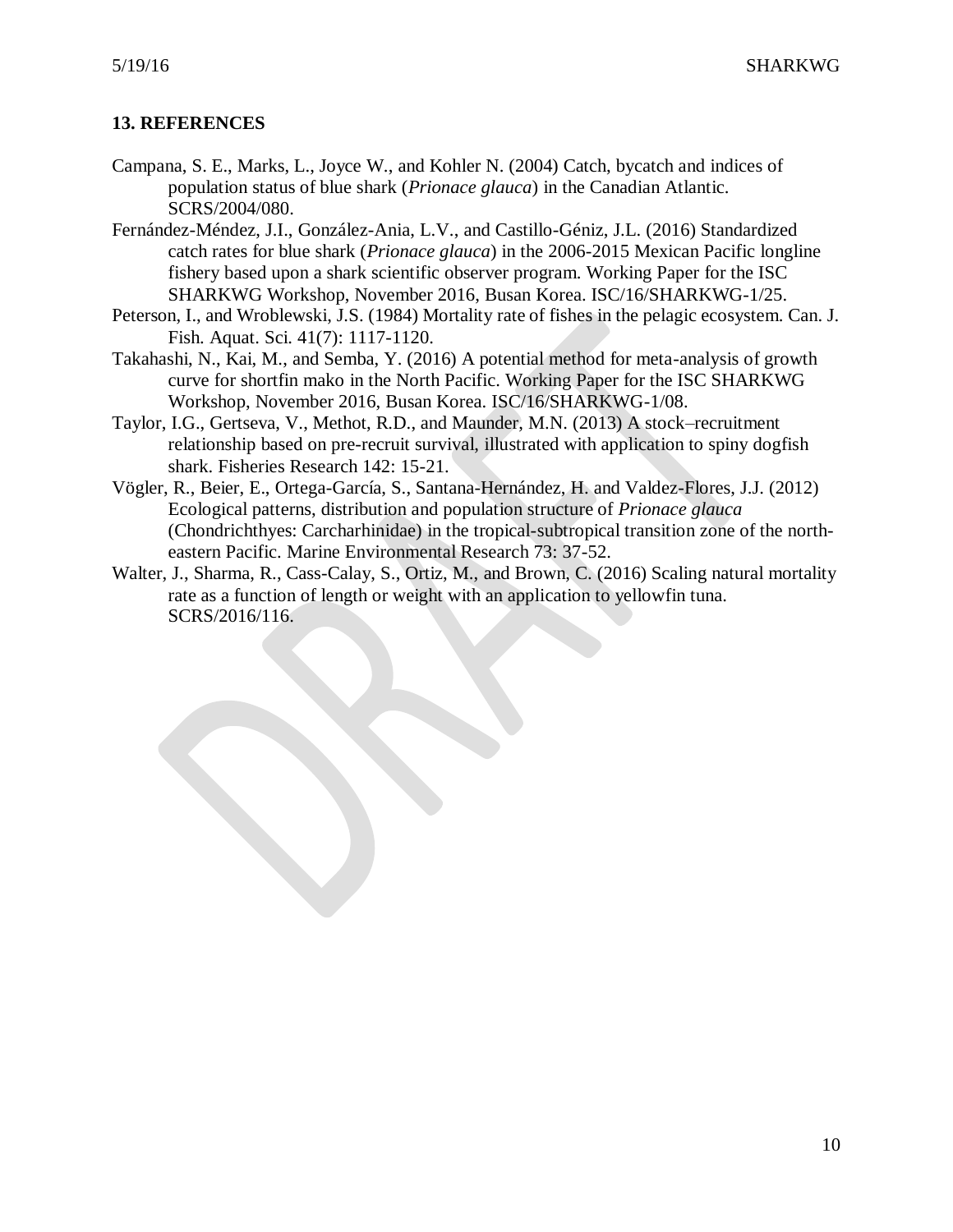# **ATTACHMENT 1: LIST OF PARTICIPANTS**

**China** Zhe Geng Shanghai Ocean University Shanghai Shi, China [zhegeng1993@foxmail.com](mailto:397698598@qq.com)

## **Chinese Taipei**

Kwang-Ming Liu National Taiwan Ocean University Keelung, Chinese Taipei [kmliu@mail.ntou.edu.tw](mailto:kmliu@mail.ntou.edu.tw)

## **IATTC**

Alex Aires-da-Silva Inter-American Tropical Tuna Commission La Jolla, California USA [alexdasilva@iattc.org](mailto:alexdasilva@iattc.org)

Mark Maunder Inter-American Tropical Tuna Commission La Jolla, California USA [mmaunder@iattc.org](mailto:mmaunder@iattc.org)

## **Japan**

Mikihiko Kai National Research Institute of Far Seas Fisheries Shizuoka, Japan [kaim@affrc.go.jp](mailto:kaim@affrc.go.jp)

Minoru Kanaiwa Mie University Tsu, Japan [m3kanaiw@bioindustry.nodai.ac.jp](mailto:m3kanaiw@bioindustry.nodai.ac.jp)

## **Mexico**

Leonora Mondragon-Sanchez Instituto Nacional de Pesca (INAPESCA) CRIP- Bahía Banderas La Cruz de Huanacaxtle, Nayarit, México [sharcussharcus@gmail.com](mailto:sharcussharcus@gmail.com)

Carolina Minte-Vera Inter-American Tropical Tuna Commission La Jolla, California USA [cminte@iattc.org](mailto:cminte@iattc.org)

Hiroki Yokoi National Research Institute of Far Seas Fisheries Shizuoka, Japan [yokoih@affrc.go.jp](mailto:yokoih@affrc.go.jp)

Leonardo Castillo-Geniz Instituto Nacional de Pesca (INAPESCA) CRIP- Ensenada Ensenada, Baja California, Mexico [ptiburon@yahoo.com.mx](mailto:ptiburon@yahoo.com.mx)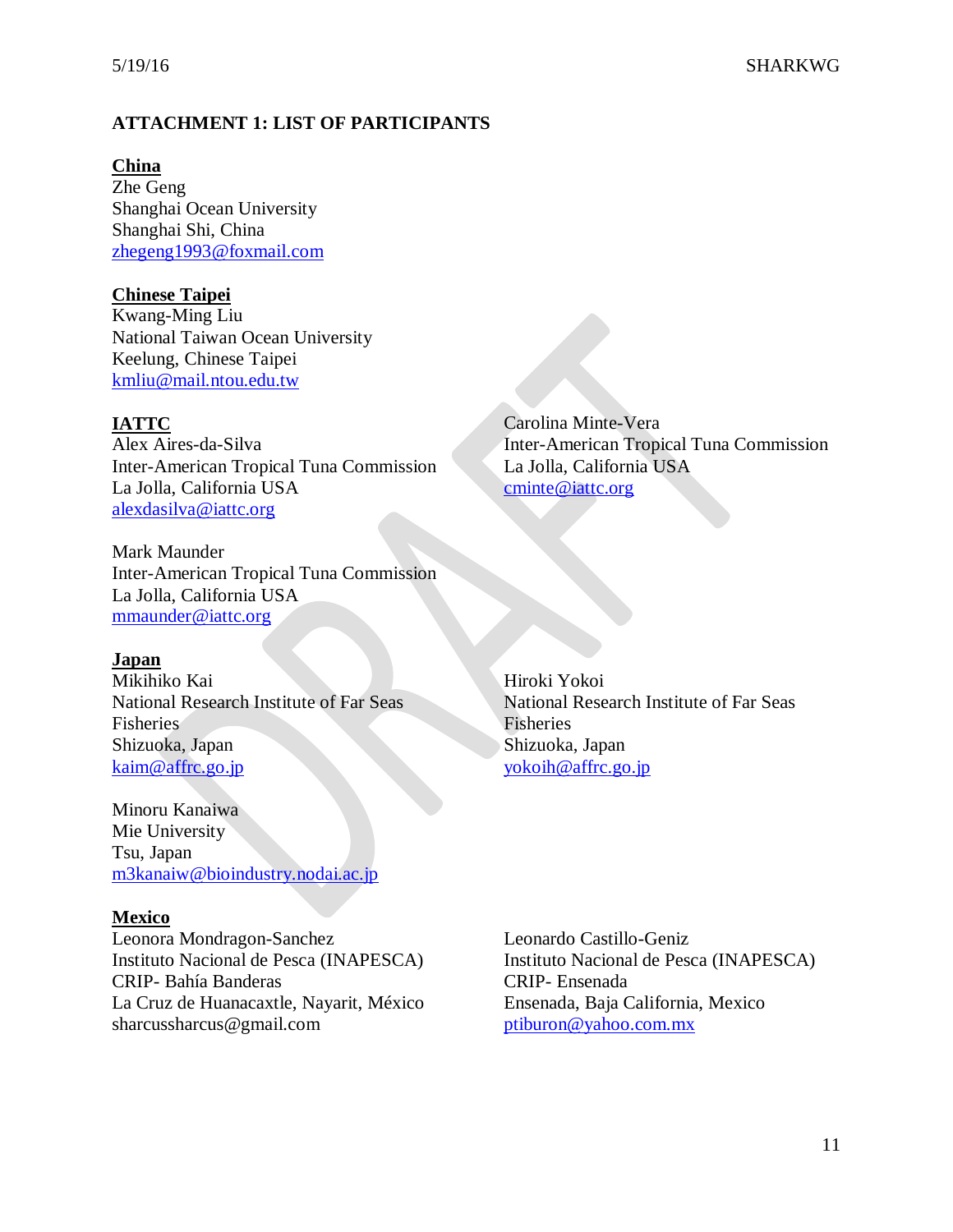## **United States**

Felipe Carvalho NOAA Fisheries, Pacific Islands Fisheries Science Center Honolulu, Hawaii USA [felipe.carvalho@noaa.gov](mailto:felipe.carvalho@noaa.gov)

Paul Crone NOAA Fisheries, Southwest Fisheries Science Center La Jolla, California USA [Paul.crone@noaa.gov](mailto:Paul.crone@noaa.gov)

Suzy Kohin NOAA Fisheries, Southwest Fisheries Science Center La Jolla, California USA [Suzanne.kohin@noaa.gov](mailto:Suzanne.kohin@noaa.gov)

Hui-hua Lee NOAA Fisheries, Southwest Fisheries Science Center La Jolla, California USA [Huihua.lee@noaa.gov](mailto:Huihua.lee@noaa.gov)

# **WCPFC**

Shelley Clarke Pohnpei, Micronesia [Shelley.Clarke@wcpfc.int](mailto:Shelley.Clarke@wcpfc.int)

Kevin Piner NOAA Fisheries, Southwest Fisheries Science Center La Jolla, California USA [Kevin.piner@noaa.gov](mailto:Kevin.piner@noaa.gov)

Tim Sippel NOAA Fisheries, Southwest Fisheries Science Center La Jolla, California USA [Tim.sippel@noaa.gov](mailto:Tim.sippel@noaa.gov)

Megan Slack NOAA Fisheries, Southwest Fisheries Science Center La Jolla, California USA [Megan.slack@noaa.gov](mailto:Megan.slack@noaa.gov)

Steve Teo NOAA Fisheries, Southwest Fisheries Science Center La Jolla, California USA [Steve.teo@noaa.gov](mailto:Steve.teo@noaa.gov)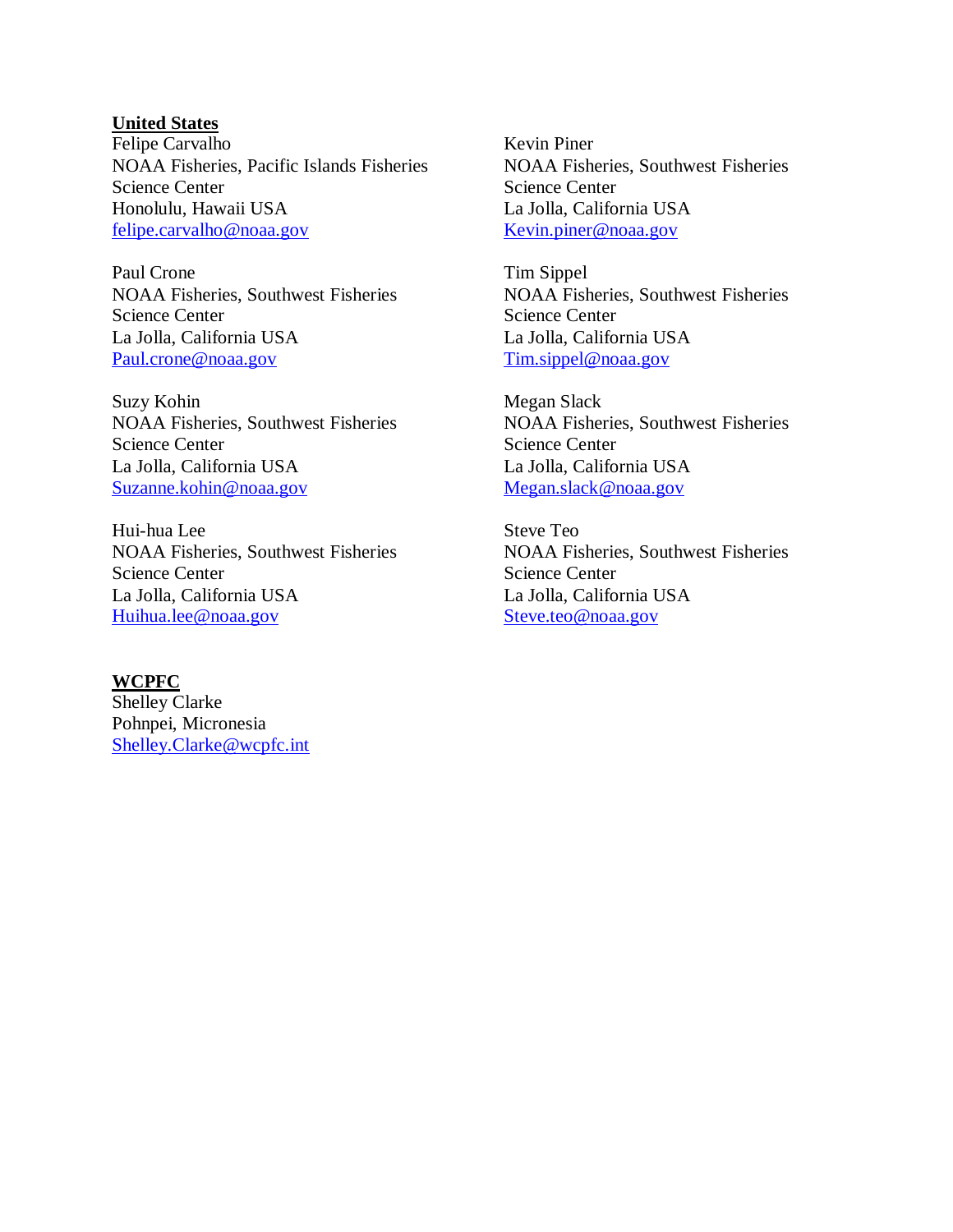# **ATTACHMENT 2. LIST OF DOCUMENTS**

# **WORKING PAPERS**

| ISC/17/SHARKWG-1/01          | Size And Sex of the Blue Sharks Caught by the Mexican<br>Longline Industrial Fleets Recorded by on board Observers<br>in the Pacific 2006-2015. Jose Leonardo Castillo-Geniz,<br>Carlos Javier Godinez-Padilla, Luis Vicente González-Ania,<br>Horacio Haro-Avalos, Leonora Fernanda Mondragón-<br>Sánchez and Javier Tovar-Ávila.<br>(leonardo.castillo@inapesca.gob.mx)                                    |
|------------------------------|--------------------------------------------------------------------------------------------------------------------------------------------------------------------------------------------------------------------------------------------------------------------------------------------------------------------------------------------------------------------------------------------------------------|
| ISC/17/SHARKWG-1/02          | Stock recruitment relationships of the North Pacific blue<br>shark. Mikihiko Kai and Yuki Fujinami (kaim@affrc.go.jp)                                                                                                                                                                                                                                                                                        |
| ISC/17/SHARKWG-1/03          | Brief summary of biological parameters for the stock<br>assessment of blue shark (Prionace glauca) in the North<br>Pacific. Hiroki Yokoi, Yuki Fujinami, and Yasuko Semba<br>(yokoih@affrc.go.jp)                                                                                                                                                                                                            |
| ISC/17/SHARKWG-1/04          | Stock assessment for the north Pacific Blue shark (Prionace<br>glauca) using Bayesian State-space Surplus Production<br>Model. Mikihiko Kai, Felipe Carvalho, Hiroki Yokoi,<br>Minoru Kanaiwa, Norio Takahashi, Jon Brodziak, Tim<br>Sippel and Suzanne Kohin (kaim@affrc.go.jp)                                                                                                                             |
| ISC/17/SHARKWG-1/05          | Stock Assessment of Blue Shark in the North Pacific Ocean<br>Using Stock Synthesis. Felipe Carvalho, Mikihiko Kai, Tim<br>Sippel, Kevin Piner (felipe.carvalho@noaa.gov)                                                                                                                                                                                                                                     |
| ISC/17/SHARKWG-1/06          | Fishery data and catch estimation of blue shark by Korean<br>tuna longline fishery in the North Pacific Ocean. Youjung<br>Kwon, Doo Nam Kim, Sung Il Lee, Hun Ju Cho, Jeong Eun<br>Ku and Mi Kyung Lee (kwonuj@korea.kr)                                                                                                                                                                                     |
| <b>INFORMATION PAPER</b>     |                                                                                                                                                                                                                                                                                                                                                                                                              |
| ISC/17/SHARKWG-1/<br>INFO-01 | Comments from the Mexican delegation in relation with the<br>decreasing trend of the blue shark CPUE abundance index<br>in recent years 2014-2015. Jose Leonardo Castillo-Géniz,<br>Benigno Hernández de la Torre, Luis Vicente González-<br>Ania, Carlos Javier Godínez-Padilla, Javier Tovar-Ávila,<br>Leonora Fernanda Mondragón-Sánchez and Luz Martínez-<br>Fuentes (leonardo.castillo@inapesca.gob.mx) |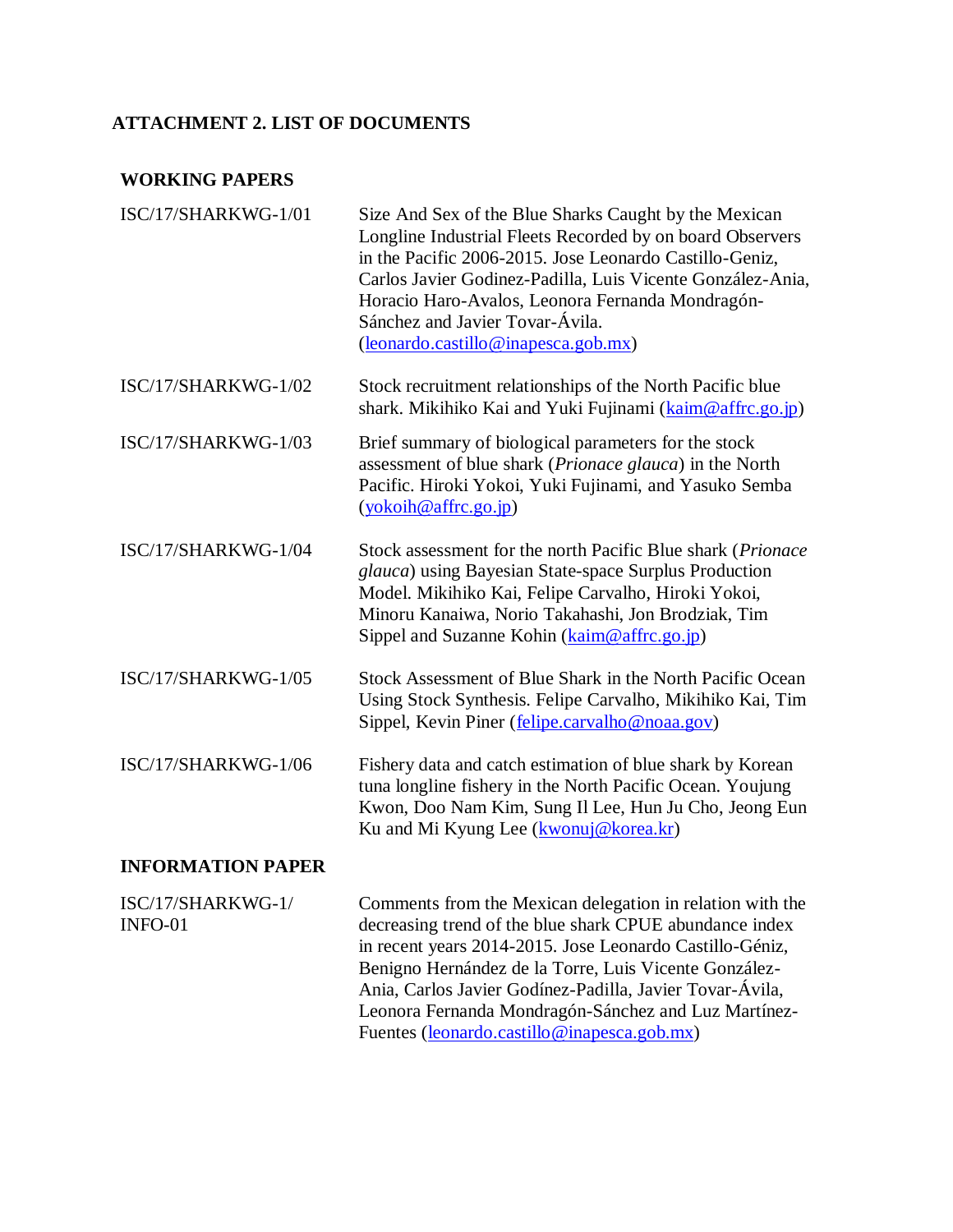# **ATTACHMENT 3. AGENDA**

## INTERNATIONAL SCIENTIFIC COMMITTEE FOR TUNA AND TUNA-LIKE SPECIES IN THE NORTH PACIFIC

## SHARK WORKING GROUP (SHARKWG) BLUE SHARK STOCK ASSESSMENT WORKSHOP AGENDA March 17-24, 2017

## **Meeting Hours:** 10:00-18:00 (Friday, 17 March)

09:00-18:00 (Saturday, 18 March through Friday, 24 March) We will work Sunday, 19 March as needed.

- 1. Opening of SHARKWG Workshop
	- a. Welcoming remarks
	- b. Introductions
	- c. Meeting arrangements
- 2. Distribution of documents and numbering of Working Papers
- 3. Review and approval of agenda
- 4. Appointment of rapporteurs
- 5. Summary of current meeting objectives
- 6. Stock Synthesis (SS) modeling of north Pacific blue shark
	- a. Discussion of steepness and parameterization of the LFSR
	- b. Review current "base case" model and alternate runs
	- c. Examine model diagnostics and conduct further analyses if needed
	- d. Compare models and select consensus run(s) for best scientific information on north Pacific blue shark based on SS assessment
- 7. Bayesian Surplus Production (BSSPM) modeling of north Pacific blue shark (Tim Sippel, Megan Slack)
	- a. Review current "base case" model and alternate runs
	- b. Examine model diagnostics and conduct further analyses if needed
	- c. Compare models and select consensus run(s) for best scientific information on north Pacific blue shark
- 8. Select consensus modeling approach (SS/BSSPM) and run(s) for best scientific information on north Pacific blue shark (Tim Sippel, Megan Slack, Suzy Kohin)
	- a. Finalize model results, sensitivities and projections
	- b. Formulate conservation information considering model uncertainty
	- c. Develop/finalize assessment report (Report deadline June 1?)
- 9. Review and finalize all supporting BSH WG papers (Tim Sippel, Megan Slack, Hiroki Yokoi)
- 10. Shortfin mako shark information gathering and assessment work plan (Suzy Kohin)
	- a. Life history information gaps
	- b. Fishery metadata table
	- c. Fishery and size data availability
	- d. Preliminary model choices
	- e. Develop assessment work plan and deadlines